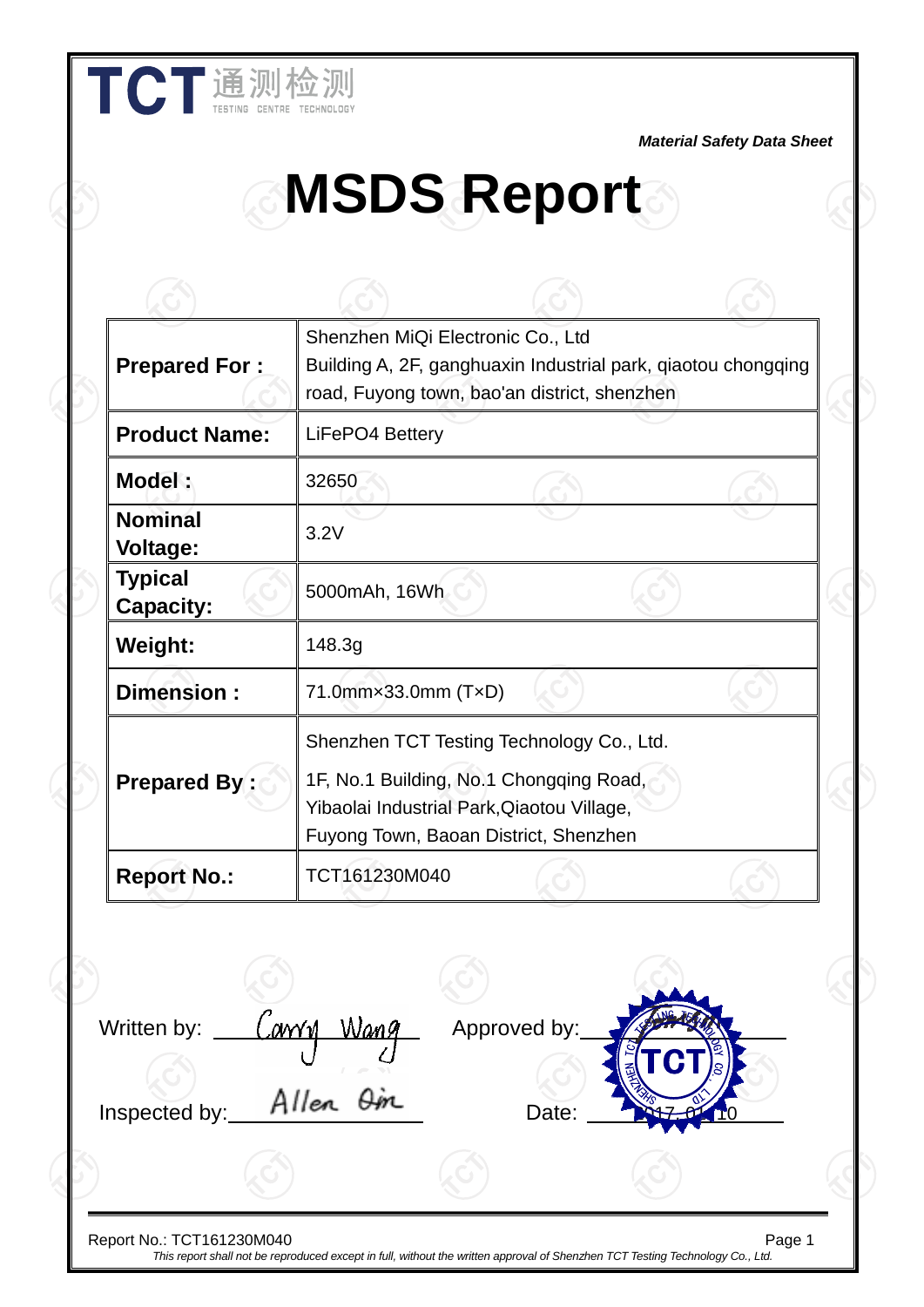| TCT通测检测                                                                     | <b>Material Safety Data Sheet</b> |
|-----------------------------------------------------------------------------|-----------------------------------|
| <b>Material Safety Data Sheet</b>                                           |                                   |
| Section 1- Chemical Product & Company Identification                        |                                   |
| <b>Product Name: Polymer Lithium ion Battery</b>                            |                                   |
| <b>Manufacture:</b> Shenzhen, OptimumNano Energy Co., Ltd                   |                                   |
| <b>Address:</b> No.68, Langjing North Road, Pingshan New District, Shenzhen |                                   |
| <b>Contact Person:</b> Gerard van Loon<br><b>Tel:</b> +86-755-33580090      |                                   |

*Fax:* +86-755-33580090

*Emergency Tel:* +86-755-33580090

*E-mail:* sales@mymiqi.com

*Item Code:* **TCT161230M040** 

#### Section 2- Hazards Identification

| Classification of<br>Danger                        | See section 14                                                                                                                                                                                                                                                                                                                                                                                                                                |
|----------------------------------------------------|-----------------------------------------------------------------------------------------------------------------------------------------------------------------------------------------------------------------------------------------------------------------------------------------------------------------------------------------------------------------------------------------------------------------------------------------------|
| <b>Primary Route(s)</b><br>of Exposure             | Eye, skin contact, ingestion                                                                                                                                                                                                                                                                                                                                                                                                                  |
| <b>Health Hazard</b>                               | The batteries are not hazardous when used according to the instructions of<br>manufacturer under normal conditions. In case of abuse, there's risk of rupture, fire,<br>heat, leakage of internal components, with could cause casualty loss. Abuses include<br>but not limited to the following cases: charged for long time, short circuited, put into<br>fire, whacked with hard object, punctured with acute object, crushed, and broken. |
| Reported as<br>carcinogen                          | Not applicable                                                                                                                                                                                                                                                                                                                                                                                                                                |
|                                                    |                                                                                                                                                                                                                                                                                                                                                                                                                                               |
| Report No.: TCT161230M040<br>Hotline: 400-6611-140 | Page 2 of 8<br>Tel: 86-755- 27673339<br>Fax: 86-755-27673332<br>http://www.tct-lab.com                                                                                                                                                                                                                                                                                                                                                        |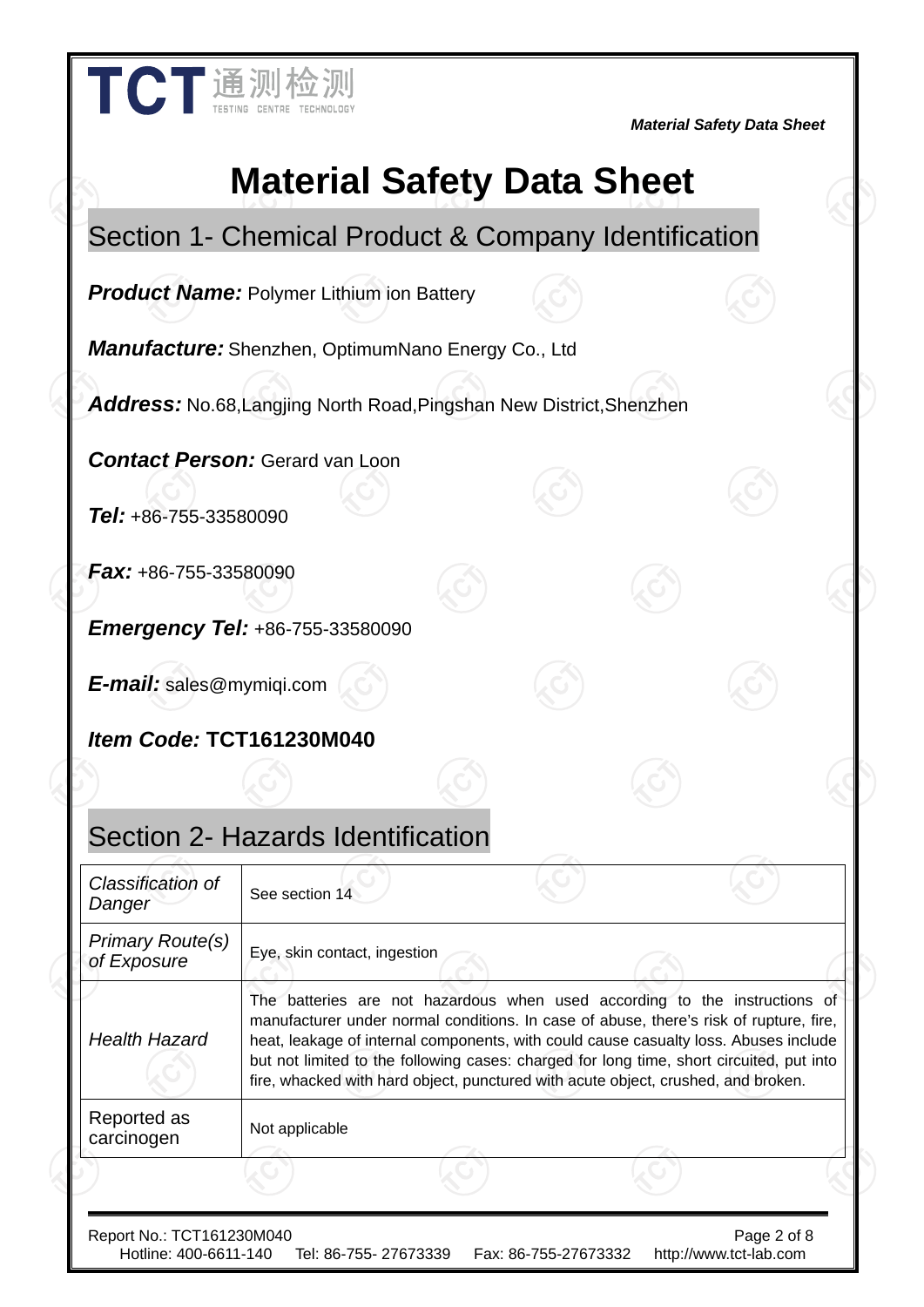#### Section 3- Composition/Information on Ingredients

| Hazardous Ingredients<br>(Chemical Name)      | Concentration or<br>concentration ranges (%) | <b>CAS Number</b> |
|-----------------------------------------------|----------------------------------------------|-------------------|
| Iron Lithium Phosphate (LiFePO <sub>4</sub> ) | 27.6                                         | 15365-14-7        |
| Carbon                                        | 14                                           | 1333-86-4         |
| Organic Solution(Liquid)                      | 15.9                                         | N/A               |
| Aluminum foil                                 | 5                                            | 7429-90-5         |
| Copper                                        | 8.5                                          | 7440-50-8         |
| <b>Iron</b>                                   | 23                                           | 7439-89-6         |

Labeling according to EC directives.

No symbol and risk phrase are required.

Note: CAS number is Chemical Abstract Service Registry Number.

N/A=Not apply.

#### Section 4- First Aid Measures

| Eye         | Flush eyes with plenty of water for at least 15 minutes, occasionally lifting the upper<br>and lower eyelids. Get medical aid. |
|-------------|--------------------------------------------------------------------------------------------------------------------------------|
| <b>Skin</b> | Remove contaminated clothes and rinse skin with plenty of water or shower for 15<br>minutes. Get medical aid.                  |
| Inhalation  | Remove from exposure and move to fresh air immediately. Use oxygen if available.                                               |
| Ingestion   | Give at least 2 glasses of milk or water. Induce vomiting unless patient is<br>unconscious. Call a physician.                  |

### Section 5- Fire Fighting Measures

| Characteristics of<br>Hazard                                | Toxic fumes; gases or vapors may evolve on burning.                                          |
|-------------------------------------------------------------|----------------------------------------------------------------------------------------------|
| Hazardous<br>Combustion<br><b>Products</b>                  | Carbon monoxide, carbon dioxide, lithium oxide fumes.                                        |
| Fire-extinguishing<br>Methods and<br>Extinguishing<br>Media | Water, CO <sub>2</sub> . Don't use Halon fire extinguisher. May use dry powder, sand, earth. |
| Attention in<br>Fire-extinguishing                          | The Firemen should put on antigas masks and full fire-fighting suits.                        |
|                                                             |                                                                                              |

Report No.: TCT161230M040<br>Hotline: 400-6611-140 Tel: 86-755- 27673339 Fax: 86-755-27673332 http://www.tct-lab.com Tel: 86-755- 27673339 Fax: 86-755-27673332 http://www.tct-lab.com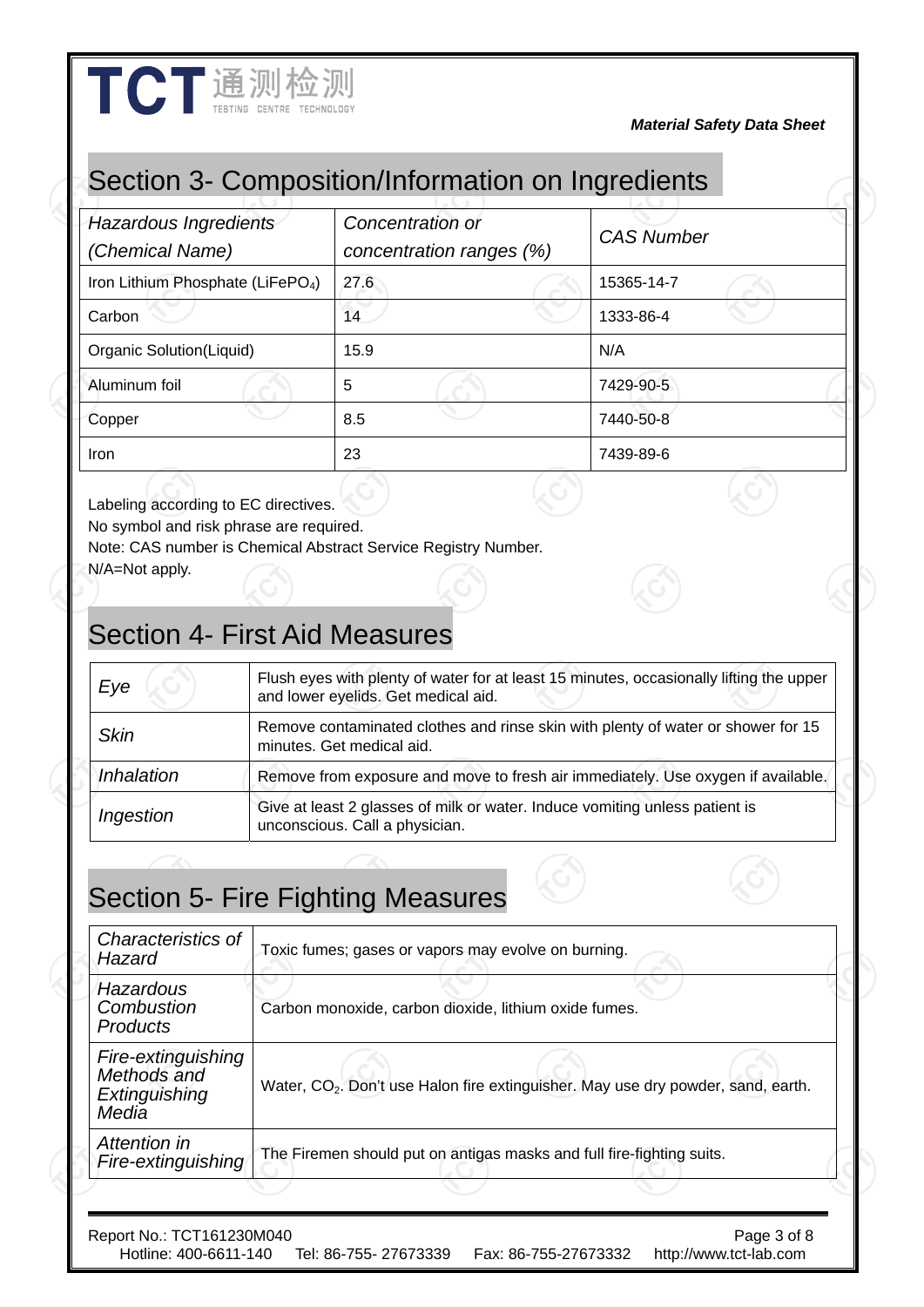### Section 6- Accidental Release Measures

TCT通测检测

| <b>Personal Precautions, protective</b><br>equipment, and emergency procedures | Restrict access to area until completion of<br>clean-up. Do not touch the spilled material. Wear<br>adequate personal protective equipment as<br>indicated in Section 8.                                                                                                                                                                           |
|--------------------------------------------------------------------------------|----------------------------------------------------------------------------------------------------------------------------------------------------------------------------------------------------------------------------------------------------------------------------------------------------------------------------------------------------|
| <b>Environmental Precautions</b>                                               | Prevent material from contaminating soil and from<br>entering sewers or waterways.                                                                                                                                                                                                                                                                 |
| Methods and materials for Containment                                          | Stop the leak if safe to do so. Contain the spilled<br>liquid with dry sand or earth. Clean up spills<br>immediately.                                                                                                                                                                                                                              |
| Methods and materials for cleaning up                                          | Absorb spilled material with an inert absorbent (dry<br>sand or earth). Scoop contaminated absorbent into<br>an acceptable waste container. Collect all<br>contaminated absorbent and dispose of according<br>to directions in Section 13. Scrub the area with<br>detergent and water; collect all contaminated wash<br>water for proper disposal. |

## Section 7- Handling and Storage

| Handling                 | Don't handing the batteries in manner that allows<br>terminals to short circuit                                                                                                            |
|--------------------------|--------------------------------------------------------------------------------------------------------------------------------------------------------------------------------------------|
| Storage                  | Store and used far away from heat, sparks, open<br>flame, or other heat ignition sources, and under<br>room temperature(<30 $\degree$ C) in ventilating and<br>dehumidifying environments. |
| <b>Other Precautions</b> | The battery may explode or cause burns, if<br>disassembled, crushed or exposed to fire or high<br>temperatures. Do not short or install with incorrect<br>polarity.                        |

### Section 8 - Exposure Controls/Personal Protection

| <b>Engineering Controls</b>                                                 | No engineering controls are required for handling<br>batteries that have not been damaged. Personal<br>protective equipments for damaged batteries<br>should include chemical resistant gloves and safety<br>glasses.                                                                                                                                  |
|-----------------------------------------------------------------------------|--------------------------------------------------------------------------------------------------------------------------------------------------------------------------------------------------------------------------------------------------------------------------------------------------------------------------------------------------------|
| <b>Personal Protective Equipment</b>                                        | Respiratory Protection: In case of battery venting,<br>provide as much ventilation as possible. Avoid<br>confined areas with venting cell cores. Respiratory<br>Protection is not necessary under conditions of<br>normal use. Not necessary under conditions of<br>normal use.<br>Protective Gloves: Not necessary under conditions<br>of normal use. |
| Report No.: TCT161230M040<br>Hotline: 400-6611-140<br>Tel: 86-755- 27673339 | Page 4 of 8<br>Fax: 86-755-27673332<br>http://www.tct-lab.com                                                                                                                                                                                                                                                                                          |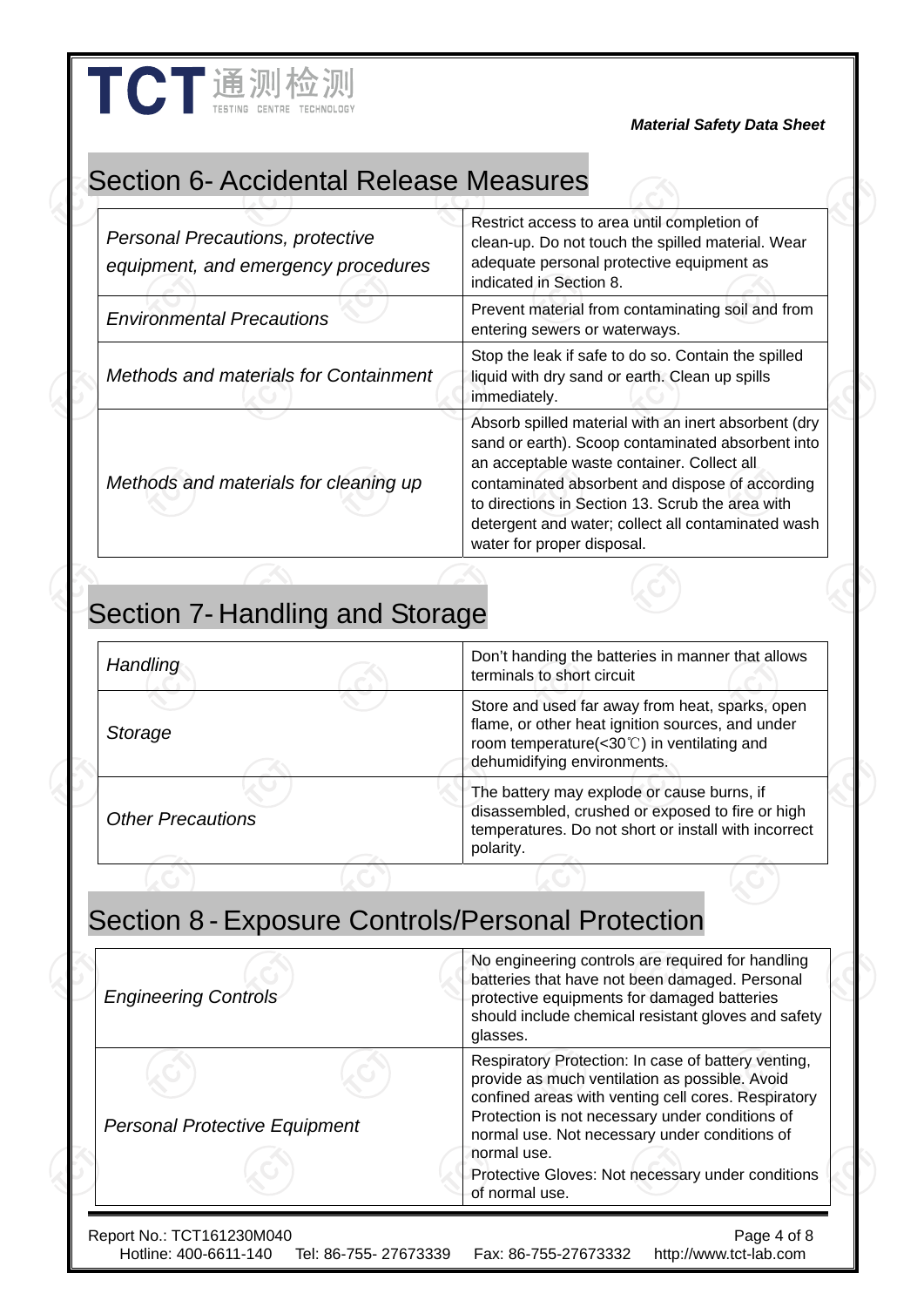|                            |                                             | Other Protective Clothing or Equipment: Not<br>necessary under conditions of normal use.<br>Personal Protection is recommended for venting<br>battery: Respiratory Protection, Protective Gloves,<br>Protective Clothing and safety glass with side<br>shields. |  |
|----------------------------|---------------------------------------------|-----------------------------------------------------------------------------------------------------------------------------------------------------------------------------------------------------------------------------------------------------------------|--|
|                            |                                             |                                                                                                                                                                                                                                                                 |  |
|                            |                                             | <b>Section 9- Physical and Chemical Properties</b>                                                                                                                                                                                                              |  |
|                            | Appearance: Square                          |                                                                                                                                                                                                                                                                 |  |
| <b>Physical State</b>      | Color: Blue                                 |                                                                                                                                                                                                                                                                 |  |
| Change in condition:       | Odour: If leaking, smells of medical ether. |                                                                                                                                                                                                                                                                 |  |
| pH                         |                                             | Not applicable as supplied.                                                                                                                                                                                                                                     |  |
| <b>Flash Point</b>         |                                             | Not applicable unless individual components<br>exposed.                                                                                                                                                                                                         |  |
| Flammability               |                                             | Not applicable unless individual components<br>exposed.                                                                                                                                                                                                         |  |
| Relative density:          |                                             | Not applicable unless individual components<br>exposed.                                                                                                                                                                                                         |  |
| Solubility (water)         |                                             | Not applicable unless individual components<br>exposed.                                                                                                                                                                                                         |  |
| Solubility (other)         |                                             | Not applicable unless individual components<br>exposed.                                                                                                                                                                                                         |  |
|                            | Section 10 – Stability and Reactivity       |                                                                                                                                                                                                                                                                 |  |
| <b>Stability</b>           |                                             | Stable under normal temperatures and pressures.                                                                                                                                                                                                                 |  |
| <b>Conditions to Avoid</b> |                                             | Heat above 70°C or incinerate. Deform. Mutilate.<br>Crush. Disassemble. Overcharge. Short circuit.<br>Expose over a long period to humid conditions.                                                                                                            |  |
|                            | <b>Hazardous Decomposition Products</b>     | Toxic Fumes, and may form peroxides.                                                                                                                                                                                                                            |  |
| hydrocarbons.              |                                             | If leaked, forbidden to contact with strong oxidizers, mineral acids, strong alkalies, halogenated                                                                                                                                                              |  |
|                            | Section 11 - Toxicological Information      |                                                                                                                                                                                                                                                                 |  |
| Irritation                 |                                             | In the event of exposure to internal contents, vapour<br>fumes may be very irritating to the eyes and skin.                                                                                                                                                     |  |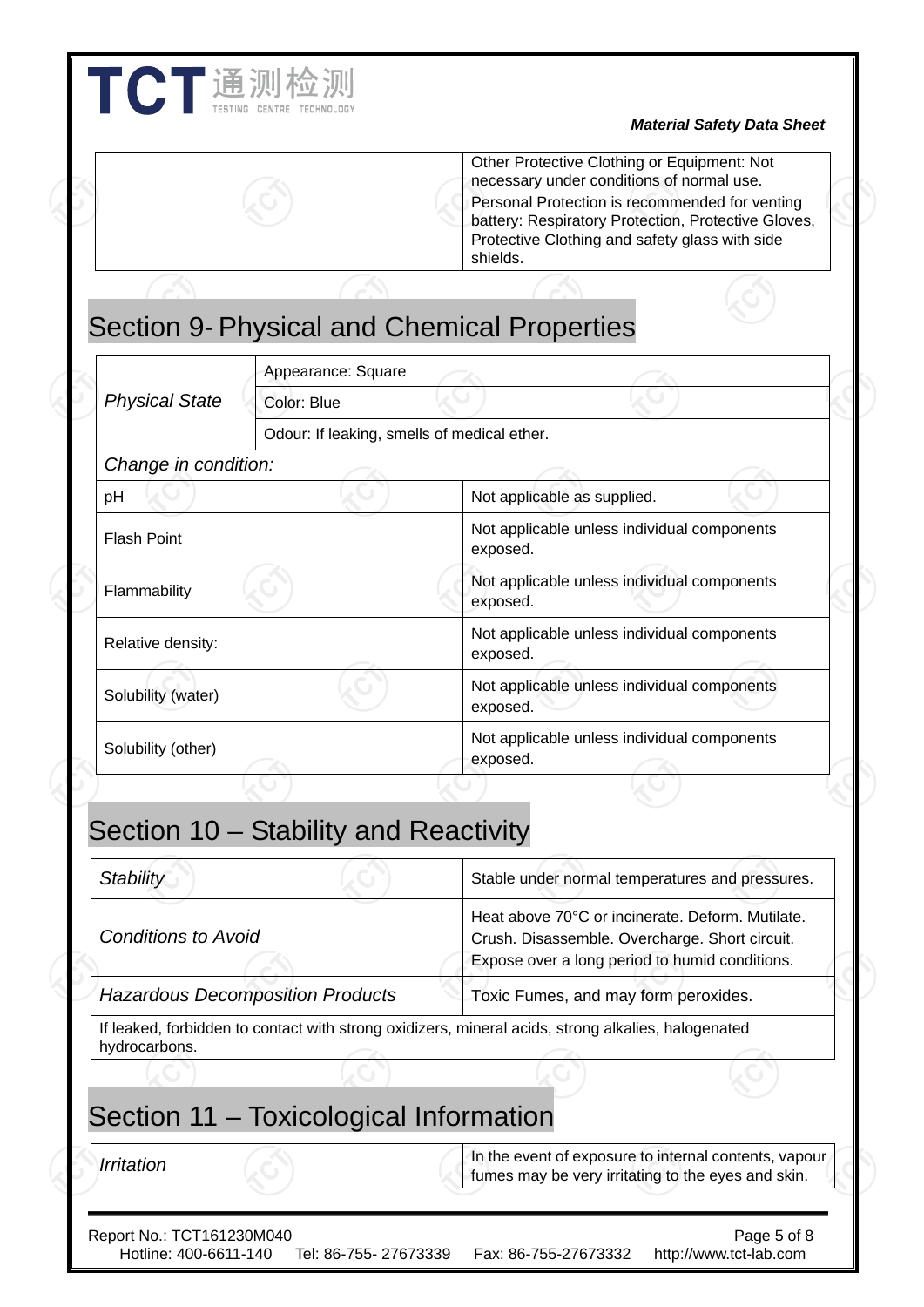| Sensitization                                                                                             | Not Available                                                                                                                                        |
|-----------------------------------------------------------------------------------------------------------|------------------------------------------------------------------------------------------------------------------------------------------------------|
| <b>Reproductive Toxicity</b>                                                                              | Not Available                                                                                                                                        |
| <b>Toxicologically Synergistic Materials</b>                                                              | Not Available                                                                                                                                        |
| Section 12-Ecological Information                                                                         |                                                                                                                                                      |
| General note:                                                                                             | Do not allow undiluted product or large quantities of<br>it to reach ground water, water course or sewage<br>system.                                 |
| Anticipated behavior of a chemical product<br>in environment/possible environmental<br>impact/ecotoxicity | <b>Not Available</b>                                                                                                                                 |
|                                                                                                           |                                                                                                                                                      |
|                                                                                                           |                                                                                                                                                      |
|                                                                                                           | Recycle or dispose of in accordance with                                                                                                             |
|                                                                                                           | government, stat & local regulations.<br>Deserted batteries couldn't be treated as ordinary<br>trash. Couldn't be thrown into fire or placed in high |
| <b>Waste Treatment</b><br><b>Attention for Waste Treatment</b>                                            | temperature. Couldn't be dissected, pierced, crushed<br>or treated similarly. Best way is recycling.                                                 |
| Section 14 - Transport Information                                                                        |                                                                                                                                                      |
|                                                                                                           | 3481                                                                                                                                                 |
| <b>UN</b> number<br><b>UN Proper shipping name</b>                                                        | Lithium ion Batteries contained in equipments<br>(Including lithium ion polymer batteries)                                                           |

Report No.: TCT161230M040<br>Hotline: 400-6611-140 Tel: 86-755- 27673339 Fax: 86-755-27673332 http://www.tct-lab.com Fax: 86-755-27673332 http://www.tct-lab.com

*Special precautions which a user needs to be aware of, or needs to comply with, in connection with transport or conveyance either within or outside their premises* 

*Marine pollutant (Yes/No)*  $\vert$  No

*Marisport in buik (according to Annex if or* No information available.<br>MARPOL 73/78 and the IBC Code)

*Transport in bulk (according to Annex II of* 

TCT通测检测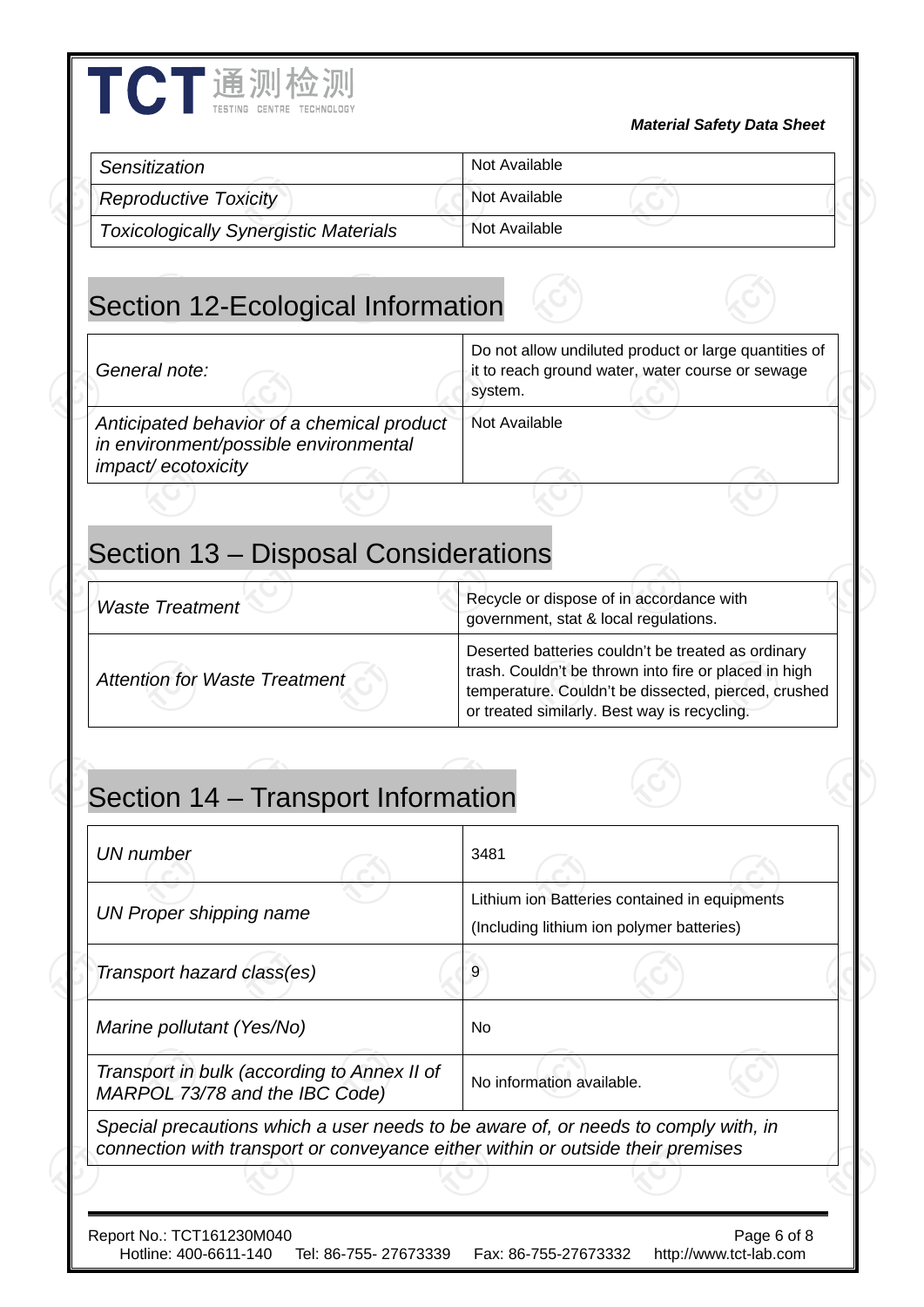

#### *Material Safety Data Sheet*

#### **Transport information:**

The goods can be shipped by air in accordance with International Civil Aviation Organization (ICAO), TI or International Air Transport Association (IATA), DGR Packing Instructions (PI) PI967 Section II appropriate of IATA DGR 58th (2017 Edition) for transportation.

According to the special provision188 of IMDG CODE (Amdt. 38-16) 2016 Edition, the products are not subject to dangerous goods.

Other requirements for the US Department of Transportation (DOT) Subchapter C, Hazardous Materials Regulations if shipped in compliance with 49 CFR 173.185.

Separate batteries when shipping to prevent short-circuiting. They should be packed in strong packaging for support during transport.

More information concerning shipping, testing, marking and packaging can be obtained from label master at http://www.labelmaster.com/.

Transport Fashion: By air, by sea, by railway, by road.

#### Section 15 – Regulatory Information

#### Law information

《Dangerous Goods Regulations》

《Recommendations on the Transport of Dangerous Goods Model Regulations》

《International Maritime Dangerous Goods》

《Technical Instructions for the Safe Transport of Dangerous Goods》

《Classification and code of dangerous goods 》

《Occupational Safety and Health Act 》(OSHA)

《Toxic Substance Control Act》(TSCA)

《Consumer Product Safety Act 》(CPSA)

《Federal Environmental Pollution Control Act》(FEPCA)

《The Oil Pollution Act》(OPA)

《Superfund Amendments and Reauthorization Act TitleⅢ(302/311/312/313) 》(SARA)

《Resource Conservation and Recovery Act》(RCRA)

《Safety Drinking Water Act》(CWA)

《California Proposition 65》

《Code of Federal Regulations》(CFR)

In accordance with all Federal, State and local laws